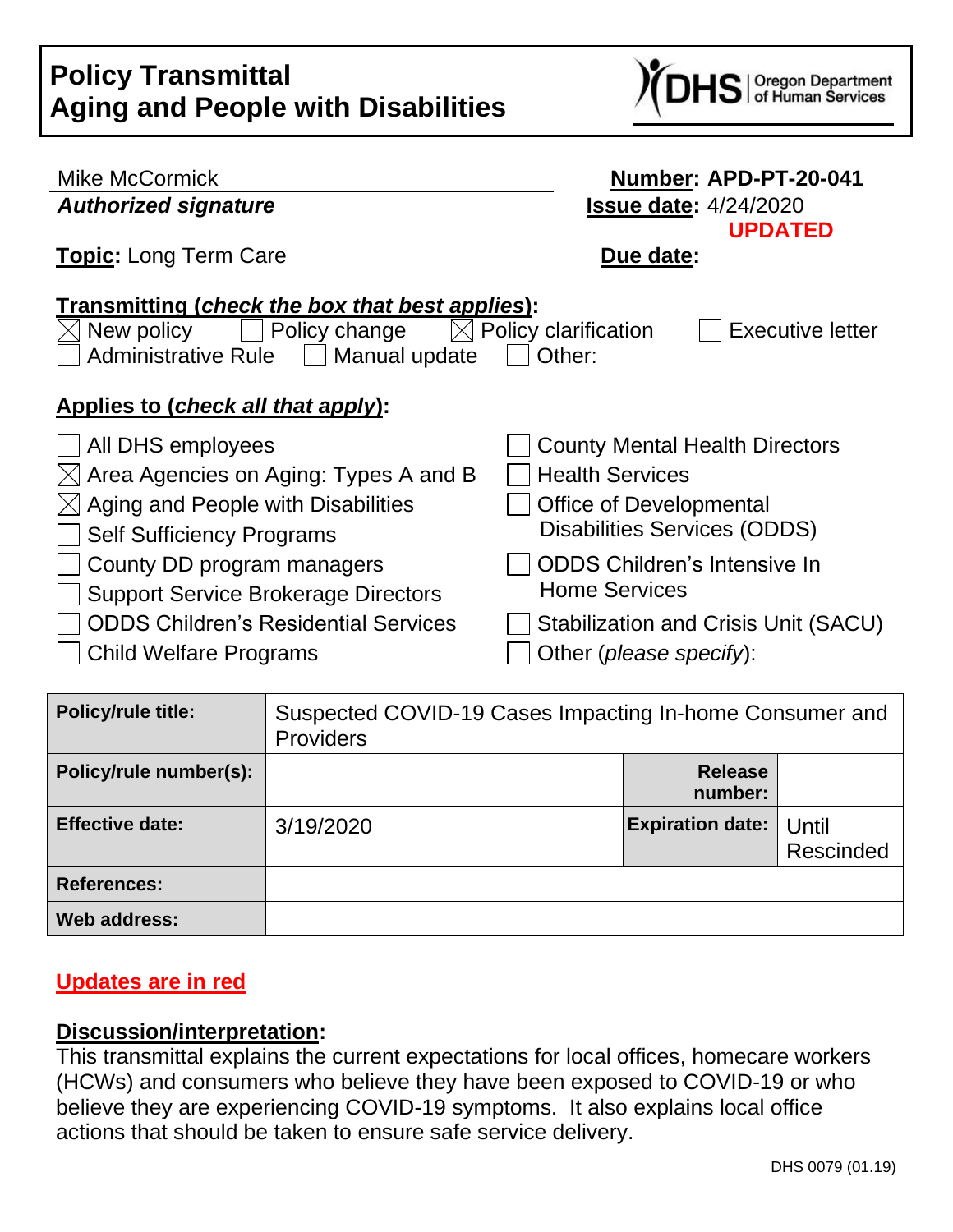*Provide the following recommendations to the HCW or consumer based on the scenarios below:*

# *HCWs who believe they have been exposed should:*

- Immediately contact their doctor or health care provider;
- Follow their health care provider's instructions;
- Self-quarantine;
- Do not go to the consumer's(s') home(s);
- Contact the case manager(s) (CMs);
- Notify the consumer(s) that they will not be able to provide services for at least two weeks or when their medical provider releases them to work.

Consumers should implement their back-up plans and work with their CM to find other HCWs or initiate services through an In-Home Care Agency (IHCA).

## *Consumers who believe they have been exposed should:*

- Immediately contact their doctor or health care provider;
- Follow their health care provider's instructions;
- Self-quarantine;
- Notify the HCW that they have been exposed and determine if the HCW or IHCA is willing to continue providing services;
- If available, obtain necessary personal protective equipment (PPE) and ensure proper use of the PPE; and
- Contact the CM and discuss service needs.

## *HCWs who believe they have been exposed who live with their consumer-employer should:*

- Immediately contact their doctor or health care provider;
- Follow their health care provider's instructions;
- Self-quarantine with their consumer-employer;
- Contact the CM:
- Discuss with their consumer-employer if they are able or not able to continue to work based their medical provider's instructions; and
	- o Follow the [CDC Guidelines](https://www.cdc.gov/coronavirus/2019-ncov/hcp/guidance-prevent-spread.html#precautions) for those that live in the same household.

## *Consumers who believe they have been exposed who live with their HCW(s) should:*

- Immediately contact their doctor or health care provider;
- Follow their health provider's instructions;
- Self-quarantine with their HCW(s) if possible;
- If available, obtain necessary PPE and ensure the use of the PPE; and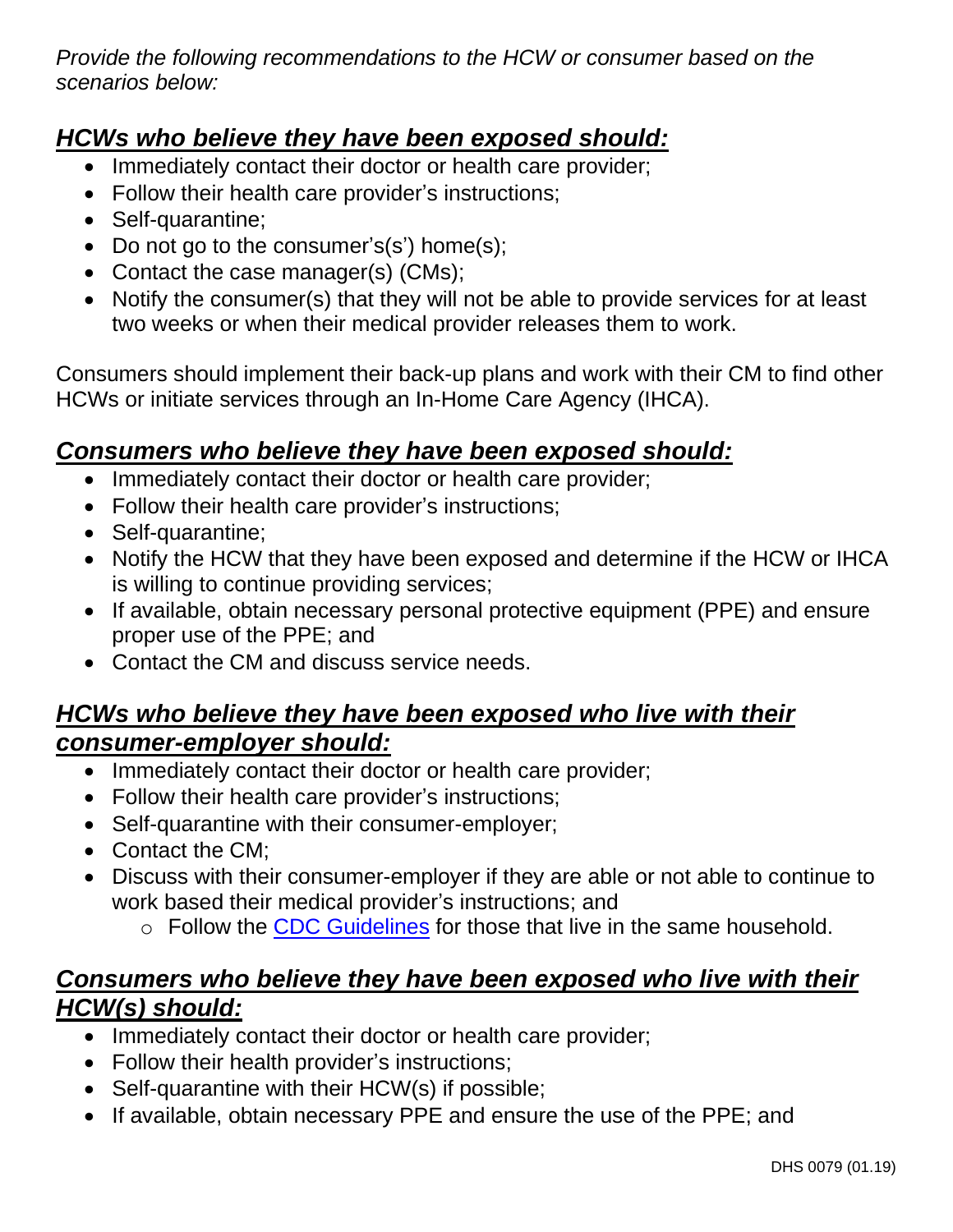• Contact the CM to discuss service needs.

## *Implementation/transition instructions:*

#### **If a consumer or HCW contacts the local office in one of the above scenarios, CMs must:**

- Narrate any contacts in Oregon ACCESS (OA) including approval of exceptions (see below for guidance on exceptions);
- Discuss service options;
- Confirm that high risk consumers have an adequate back-up plan;
- If needed, generate a referral list from the Registry, to search for those whom might be available on short notice or in an emergency and check the SEIU [website for Respite workers;](https://seiu503.org/member_news/covid-19-resources-for-homecare-and-personal-support-workers/) and
- Check the HINQ screens in the Mainframe (MF) to see if the HCW is working for other consumers. If yes, contact those consumers' CMs and supervisors so they can notify the impacted consumer(s).

### **Local offices may:**

- **HOURLY CAP EXCEPTIONS:** Approve an HCW to work more than their current 40- or 50-hour cap if needed due to COVID-19 concerns. This approval may not exceed 16 hours per day. This approval may be allowed through the pay period ending July 4, 2020. Approvals still need to meet OAR 411-030-0072 criteria and fall within one of the four scenarios provided above.
- **HOURLY CAP EXCEPTIONS FOR MULTIPLE CONSUMERS:** Approve an exception of the 40- or 50-hour cap if the HCW is willing to work for a consumer whose other providers cannot work due to COVID-19, even if the HCW will be working for multiple consumers. This approval may be allowed through the pay period ending July 4, 2020. Narrate in OA the exception for each impacted consumer. Approvals still need to meet OAR 411-030-0072 criteria and fall within one of the four scenarios provided above.
- **Exceeding Weekly Cap Intent:** Local authorization to exceed the weekly cap is intended to address possible workforce shortages due to COVID-19 and to allow local offices to quickly meet consumer needs if worker shortages occur during the COVID-19 emergency period.
- Approvals to allow HCWs to work over their current 40- or 50-hour cap still need to meet OAR 411-030-0072 (5)(a-f) and not be based on preference.
- **Example when HCW CAP Exception Would not be Appropriate:** The consumer contacts the CM to request all hours be given to HCW A. The CM inquires about one of the 4 scenarios listed above to determine if the consumer or one of the HCWs has potentially been exposed to COVID-19. The CM determines exposure has not occurred. The consumer states he/she is at high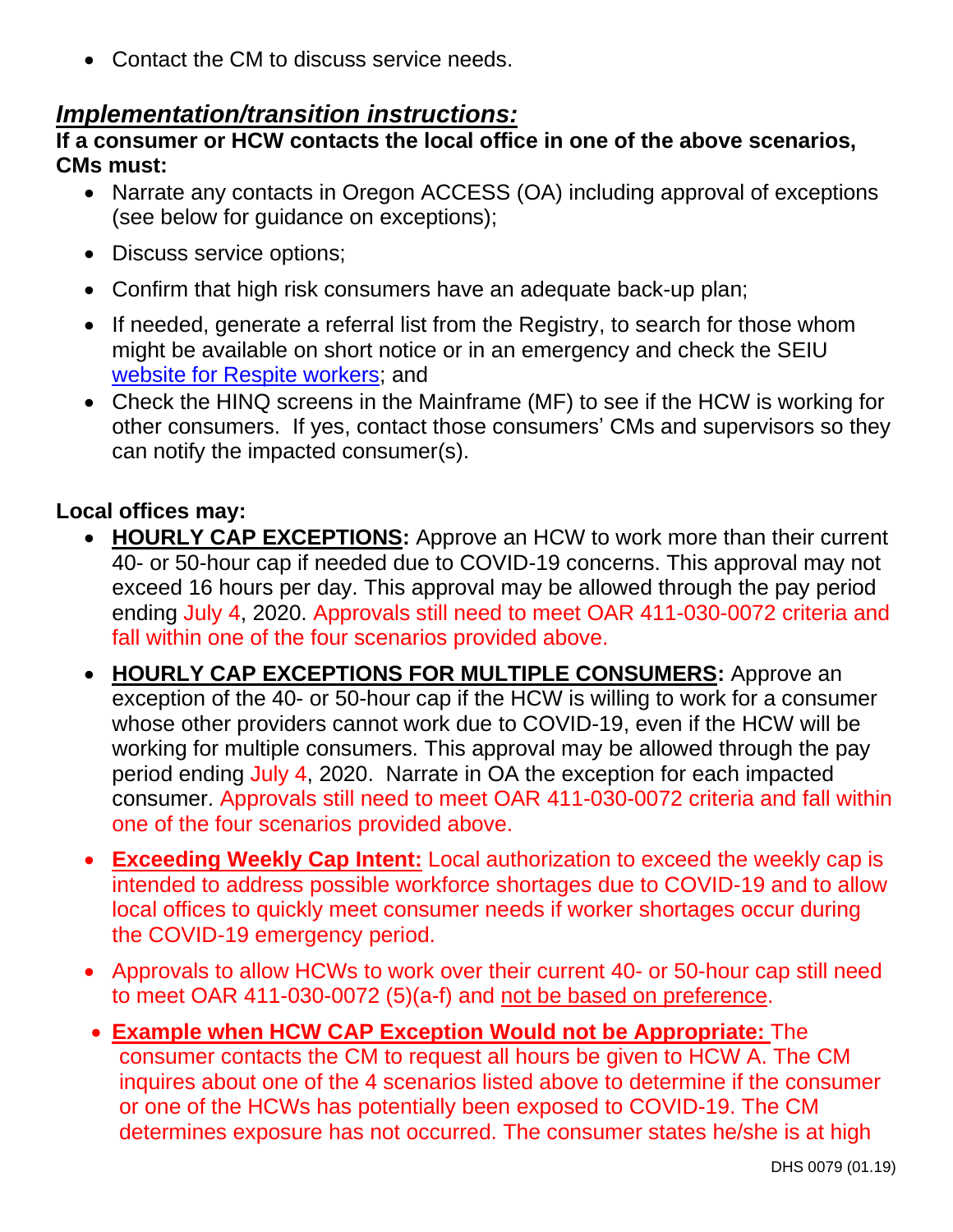risk of contracting COVID-19 and wants only HCW A to come into the home. This HCW CAP Exception request would be denied because it is based on preference and not a criteria listed above. Other HCWs can continue to provide care while observing good personal hygiene and cleaning habits while in the consumer's home and complete other tasks, such as housekeeping, laundry or meal prep that won't require direct contact with the consumer and/or by engaging in safe practices when providing personal care.

- For all approvals or partial denials/denials a notice must be mailed to the consumer using the SPAN's "Exception to the Homecare Worker cap" page. For partial denials/denials be sure to include hearing rights. A 4105 will also need to be mailed to the HCW. Please ensure copies are scanned into EDMS.
- **EXPEDITED BACKGROUND CHECKS:** Request expedited background checks per: <http://www.dhs.state.or.us/policy/spd/transmit/im/2019/im19022.pdf>

### **Central Office:**

- Central Office will try to keep an updated list of IHCAs that are willing, and have capacity, to serve consumers who are suspected of, or who have tested positive for, COVID-19.
- Central Office will need to complete approvals in Oregon Access for HCWs that will be working more than 50 hours a week for a single Service Plan. Email [SPD.Exceptions@dhsoha.state.or.us](mailto:SPD.Exceptions@dhsoha.state.or.us) with 'COVID-19 50-hour cap exception' in the subject line and in the body of the email include:
	- Consumer Name:
	- Consumer Prime:
	- Is the Benefit in OA ready for approval?
- Local Office staff should consult with Central Office for guidance if there are any questions about granting an exception to the 40- or 50-hour cap for HCWs. Central Office may also provide guidance if an exception decision appears to be clearly driven by preference.

#### **Training/communication plan:**

Read transmittal [APD-PT-20-040](http://www.dhs.state.or.us/policy/spd/transmit/pt/2020/pt20040.pdf) for requirements in the new DHS/SEIU Letter of Agreement for Homecare and Personal Support Workers.

See [here](http://www.dhs.state.or.us/spd/tools/COVID-19/COVID-19%20Index.htm) for specific APD COVID 19 information.

**Local/branch action required:** Review this transmittal during huddles and team meetings.

**Central office action required:** Technical assistance and guidance as needed.